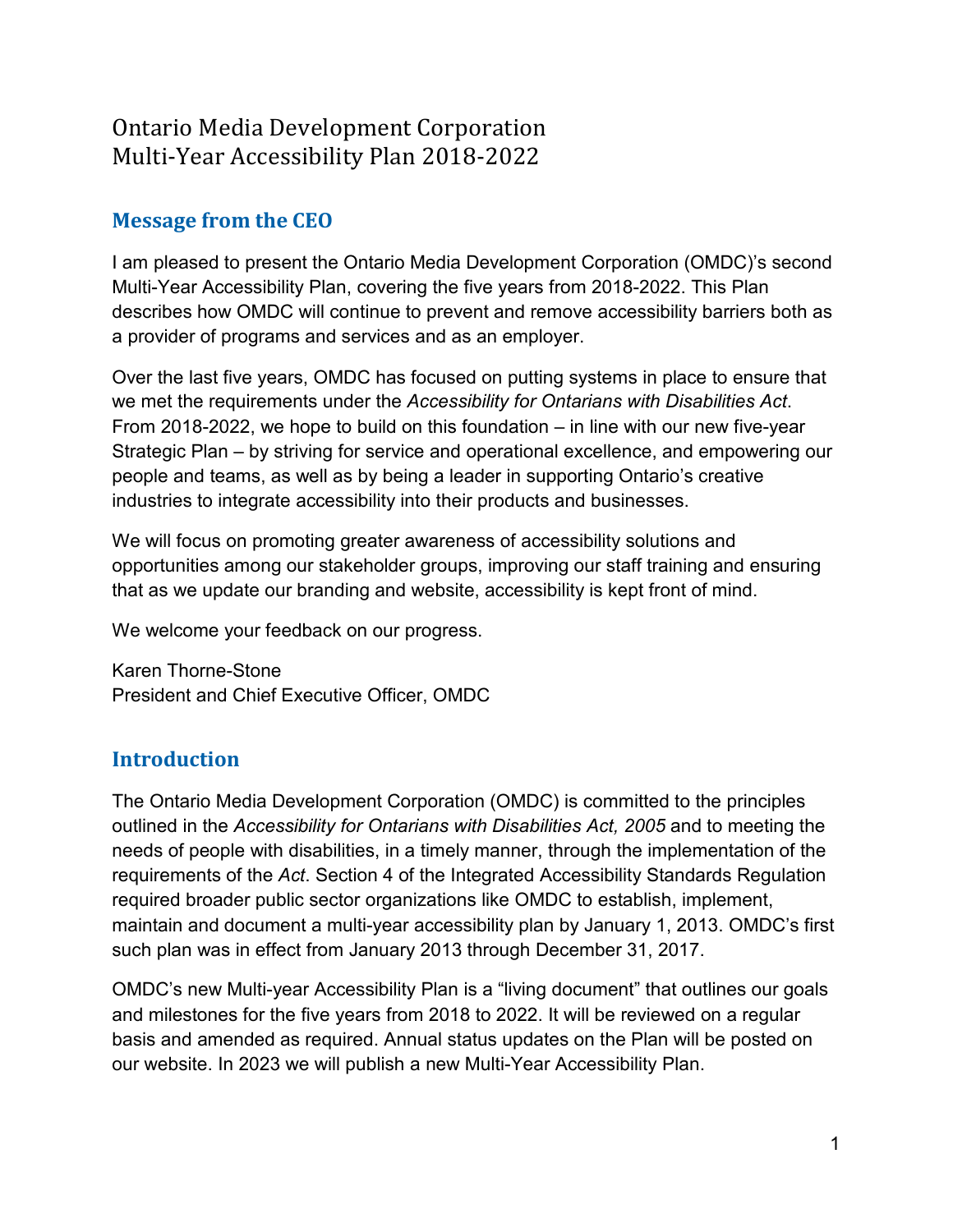As part of OMDC's 2017 Client Satisfaction Survey, we solicited feedback about how we are doing with respect to accessibility of our programs and services. We used this input to inform our new Multi-Year Accessibility Plan. OMDC will also benefit from the strategies being undertaken as part of the Ontario Public Service's *Multi-Year Accessibility Plan 2017-2021* as well as its *Inclusion & Diversity Blueprint* and we have referenced aspects of those plans in ours where relevant.

### **Past Achievements to Remove and Prevent Barriers**

OMDC has been in compliance with the Accessible Customer Service Regulation since 2010 and with the Integrated Accessibility Regulation as the various requirements relating to the Accessible Information and Communications Standard, the Accessible Employment Standard, and the Accessible Built Environment Standard came into effect in phases from 2012 through 2015. As of July 2016, all accessibility standards are now part of a single [Integrated Accessibility Standards Regulation.](https://www.ontario.ca/laws/regulation/110191)

OMDC maintains internal and external accessibility policies which have helped us to ensure that in our day to day activities we are meeting the requirements of the regulation, in keeping with the principles of dignity, independence, equality and integration. Some highlights of our achievements in last five years were: holding all of our events in accessible venues, conducting an accessibility survey with our stakeholders in 2015, and bringing in a speaker for a staff session on mental health awareness in 2015.

We are also proud that, through our role as a funder, we have contributed to the creation of resources and toolkits that will help Ontario's creative companies improve their knowledge and practices to become respectful employers and to create accessible content. Some of these include:

- Support for development of the following reports:
	- o ACTRA Toronto Diversity Census for Ontario (ACTRA Toronto)<sup>[1](#page-1-0)</sup>;
	- o *A Diversity & Inclusion Toolkit for the Interactive Digital Media Industry* (Interactive Ontario);
	- o *#ScreenAccessON: The Employment of People with Disabilities in Ontario's Screen-based Industries* (Lights, Camera, Access!).
- Funding an ACTRA diversity catalogue and 'go-see' program which introduced local and international casting directors to Ontario's diverse onscreen talent pool, including persons with disabilities.

<span id="page-1-0"></span> $\overline{\phantom{a}}$  $^1$  In process at the time of drafting.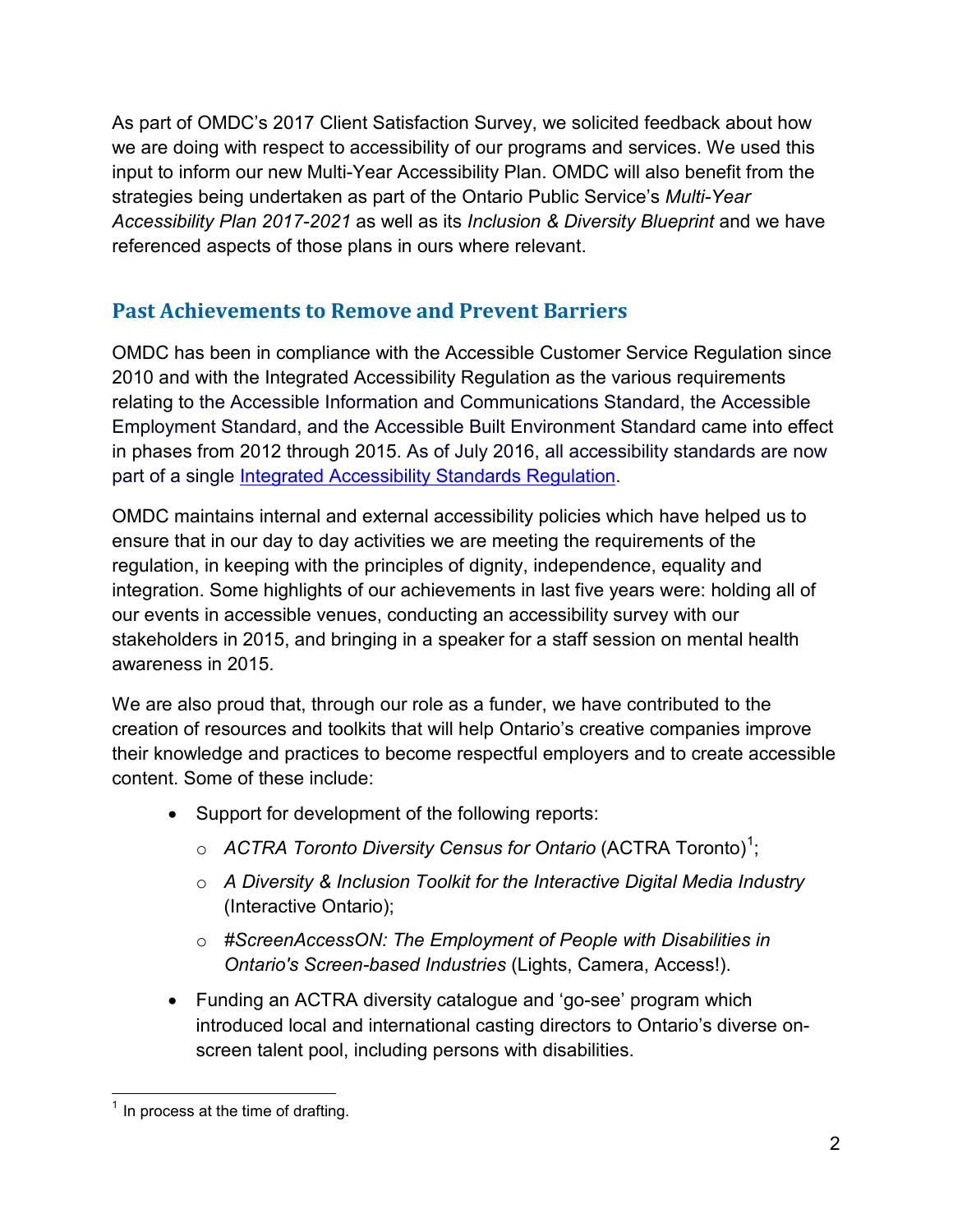- Panel session on Inclusive Media in OMDC-funded industry events such as iVentures *(Interactive Ontario).*
- Digital Dialogue Breakfast Series Panel session, available on OMDC's YouTube channel and as an OMDC Talks podcast episode: *Accessibility: What You Need to Know.*
- Knowledge sharing of third party resources through OMDC's Online Research Library, such as *Reel Access: A Guide to Accessible Film Festivals and Screenings* (ReelAbilities Film Festival) and *Music Managers' Guide to Mental Health* (Music Managers Forum).

In addition, as of fiscal 2017-18, OMDC's Film Fund included a new diversity enhancement component designed to encourage and provide support to films that, in their voice, story, language elements or diversity of key creatives (such as producers, directors, directors of photography, writers, actors or others), meet the provincial definition of diversity (which includes, but is not limited to: ancestry, culture, ethnicity, gender identity, gender expression, language, physical and intellectual ability, race, religion [creed], sex, sexual orientation and socio-economic status).

In order to reduce barriers to entry, the diversity enhancement allowed applications for projects with lower budget thresholds than the usual requirement for the Film Fund, and funding commitments for selected production projects under the diversity enhancement could exceed the usual caps. Diversity was also incorporated, alongside traditional economic development criteria, as part of the application assessment process.

## **Strategies and Actions 2018-2022**

From 2018-2022, our priorities will be: continuing to comply with our responsibilities under the *Accessibility for Ontarians with Disabilities Act* and the Integrated Accessibility Standards Regulation, providing sector leadership around accessibility, increasing awareness among stakeholders of their ability to request accommodation from OMDC, and strengthening training of staff and management by building resources. We will be accountable by using a range of consultation and reporting tools as outlined in the Conclusion.

As we fulfill our mandate to promote, enhance and leverage investment, jobs and original content creation across Ontario's cultural media cluster, we continue to be committed to the following accessibility goals:

• Our programs and services must be provided in a manner that respects the dignity and independence of persons with disabilities;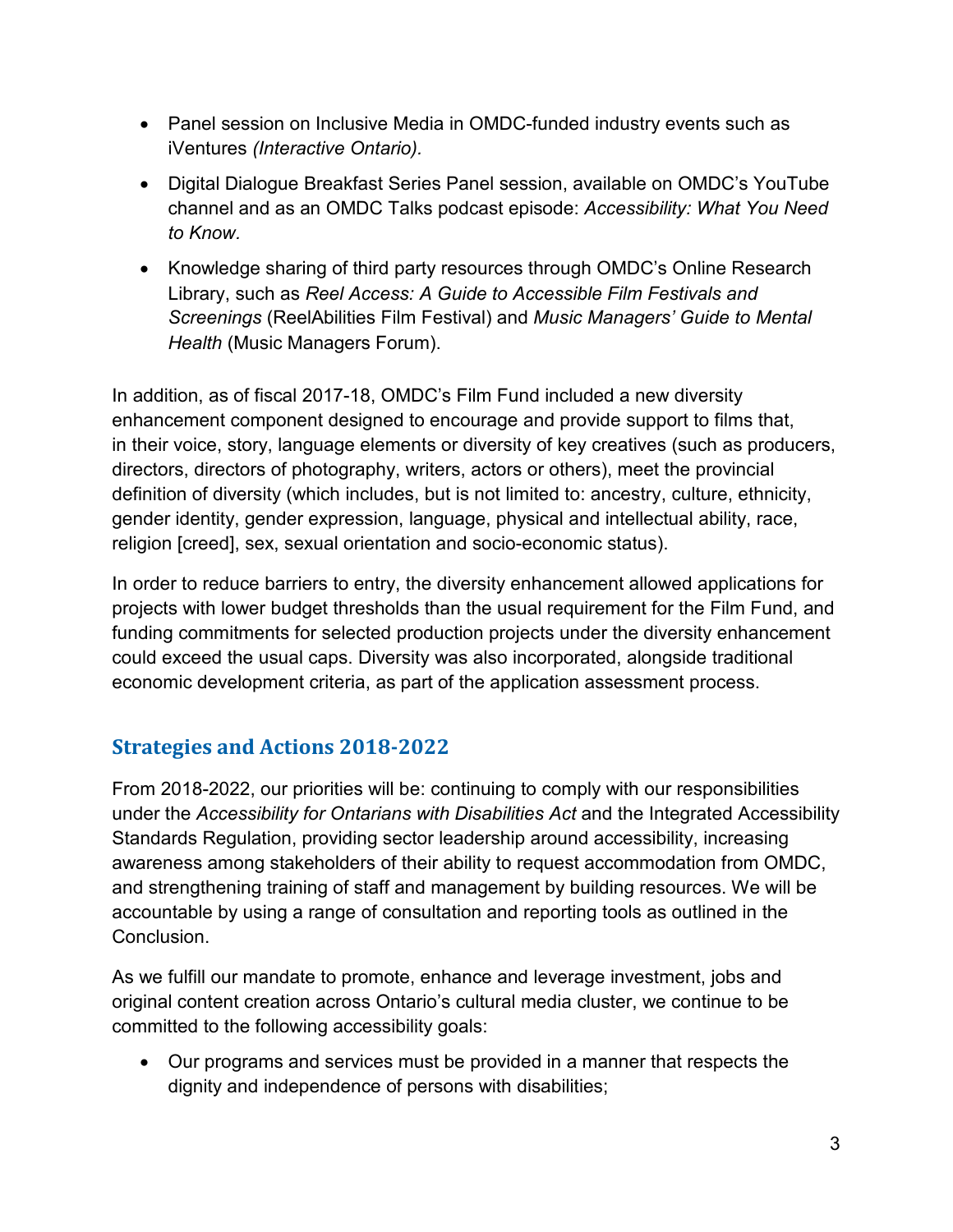- Persons with disabilities must be given the same opportunities provided to other members of the public to access our programs and services;
- OMDC will create and provide our own information and communications in ways that are accessible for people with disabilities;
- We will strive to be a leader in supporting Ontario's creative industries to integrate accessibility into their products and businesses; and
- As an employer, OMDC will integrate accessibility into all our regular workplace processes and will provide for accessibility across all stages of the employment life cycle.

*Lead. Connect. Grow,* OMDC's Strategic Plan for 2017-18 to 2021-22 speaks to ensuring "a respectful customer experience for everyone who interacts with OMDC," and ensuring that "our culture reflects the diversity of Ontario," fostering "an inclusive work environment" and "support[ing] our staff to be expert leaders through ongoing learning and development." We will ensure that throughout our organization there is an understanding of the role of accessibility in reaching these goals.

## **Customer Service**

The Accessible Customer Service Standard under the Integrated Accessibility Standard Regulation requires OMDC to have policies and procedures in place to support providing people with disabilities with accessible services.

OMDC's 2017 Client Satisfaction Survey included questions related to the accessibility of OMDC's services. Many survey respondents had not made use of OMDC's accessibility options and therefore could not speak to them. Those who commented mentioned accessibility in the context of mental health needs, and noted that OMDC could make stakeholders more aware of available accessibility options.

OMDC will benefit from the strategies being undertaken as part of the Ontario Public Service's Multi-Year Accessibility Plan 2017-2021. OPS commitments include a new leadership table to share best practices in improving accessible service delivery, and plans to strengthen training opportunities including in-class, events-based, and elearning options.

In line with our goal of supporting Ontario's creative industries to integrate accessibility into their products and businesses, we will aim to grow awareness by modelling inclusion and by supporting the creation of relevant resources.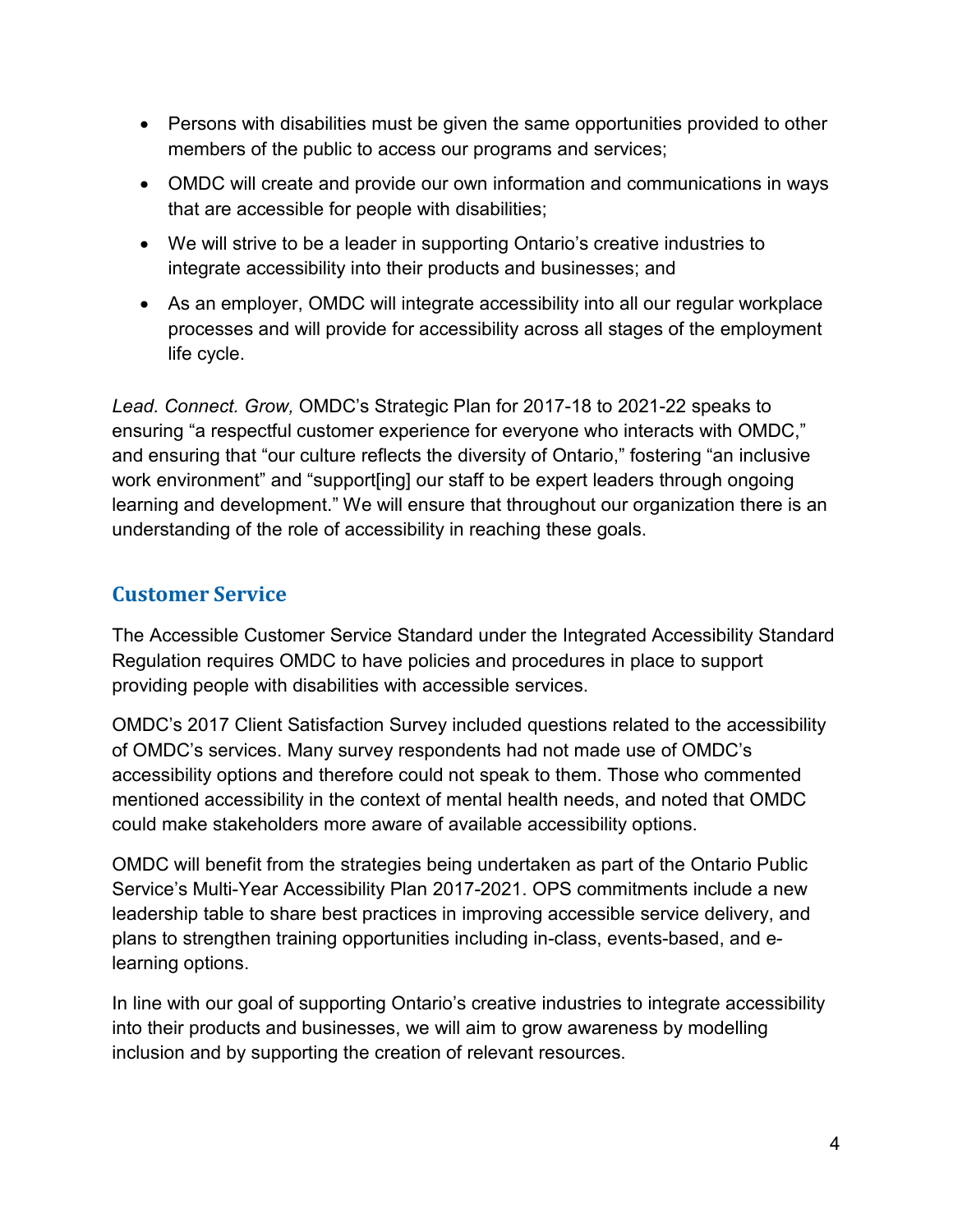#### **2018-2022 commitments:**

*Program Design:*

- As we design our programs and services, we will consider accessibility, strive to remove barriers and accommodate needs of potential applicants to ensure equitable access. OMDC will use the OPS Inclusion Lens and forthcoming Accessibility Lens tools as appropriate to inform policy and program development and business practices.
- When planning presentations and panels, we will make a conscious effort to represent the diversity of experts in our stakeholder population, including people with disabilities.

#### *Awareness:*

- We will ensure that stakeholders are aware that they can ask for alternative formats of materials, and can speak with us about accommodations they require in the application process and when attending events. We will include an accessibility offer on a greater range of materials, and not confine discussion of accessibility to the Accessibility portion of our website.
- We will use tools such as social media, our corporate website and day-to-day speaking opportunities to better highlight available options and OMDC's commitment to accessibility.

### *Training:*

- OMDC will take full advantage of the OPS training resources, including mental health resources, and make a greater effort to promote them among staff.
- OMDC will ensure that mandatory accessibility training is completed in a timely fashion during onboarding of new staff.
- OMDC will offer additional learning opportunities to improve staff's awareness, sensitivity, and knowledge with respect to customer service.

### *Resources:*

• We will develop an internal resource guide or identify an existing resource that will help us respond effectively to requests for alternate formats or accommodations (e.g. lists of visual language interpretation providers, screen reader software for testing, automated transcription tools, etc.).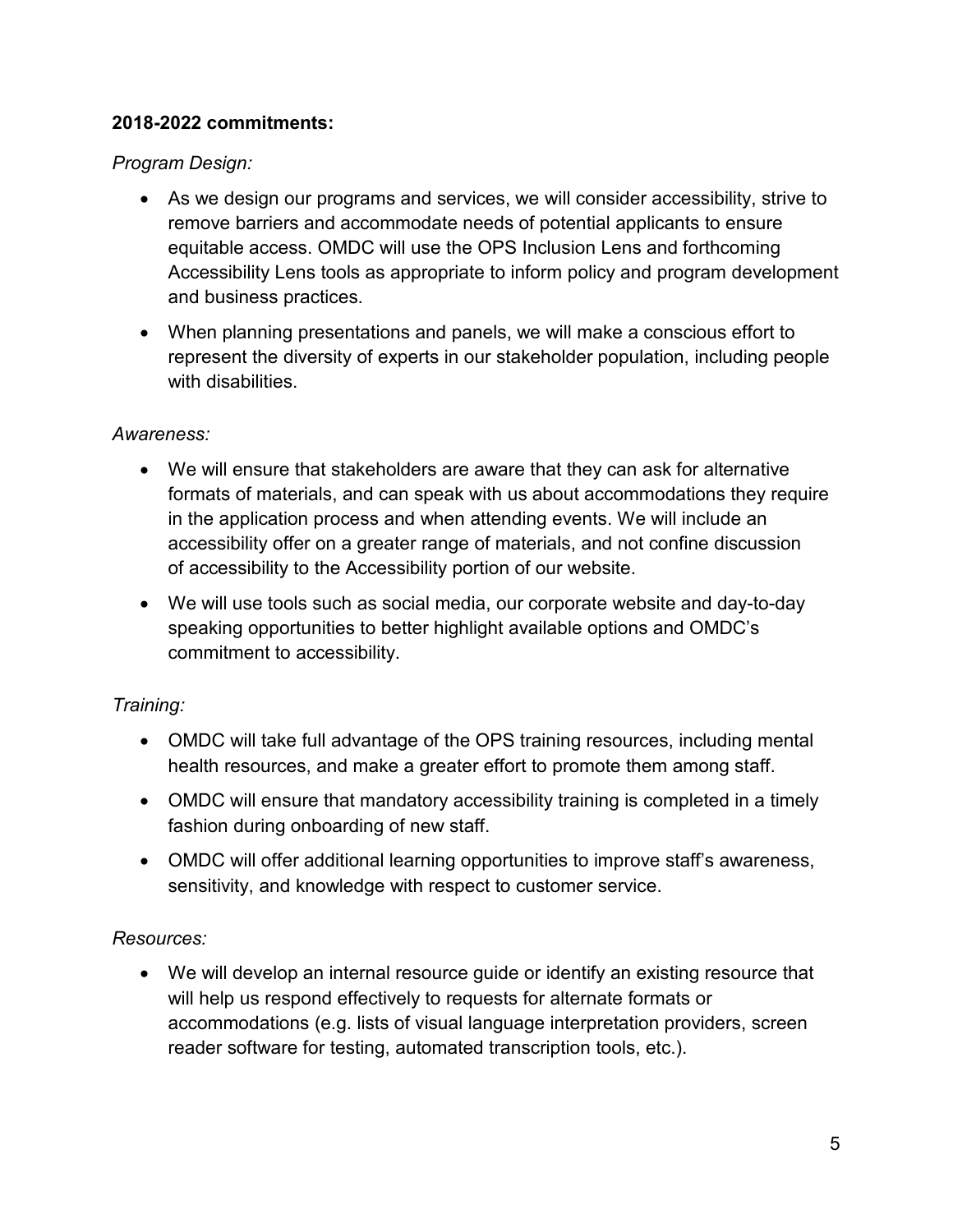## **Information and Communications**

The Information and Communications Standard under the Integrated Accessibility Standard Regulation requires us to communicate and provide information in ways that are accessible to people with disabilities.

OMDC is undertaking a branding exercise and a website refresh. We plan to ensure that an accessibility lens is part of planning for these key branding and website redevelopment initiatives.

#### **2018-2022 Commitments:**

#### *Branding and Website Refresh:*

- As we develop our new brand and website, and by January 1, 2021 at the latest, we will ensure that our choices are in keeping with WCAG 2.0 Level AA recommendations. OMDC's AODA Lead will participate on the website refresh planning team with the express goal of ensuring an accessibility lens is included.
- We will also ensure that accessibility is a lens in any planning and redevelopment of communications products and service delivery platforms (e.g. Online Application Portal, Digital Locations Library, Online Research Library).
- We will explore ways to ensure accessible versions (e.g. transcripts, captions) of time-based media such as videos and podcasts are made available.
- We will continue to ensure that key reports such as *Year in Review,* Annual Report, our Business Plan and similar OMDC publications are published in a fully accessible format.

#### *Training:*

- As responsibility for web content creation is distributed across the agency, we will ensure that all staff understand the principles of creating accessible documents, particularly as it relates to PDF documents posted to the website.
- We will avail ourselves of OPS resources such as I&IT Accessibility Centre of Excellence workshops and promote these within OMDC to build awareness of best practices for creating accessible documents.

#### *Resources:*

• We will develop an internal style guide for accessible communications and documents such as Program Guidelines.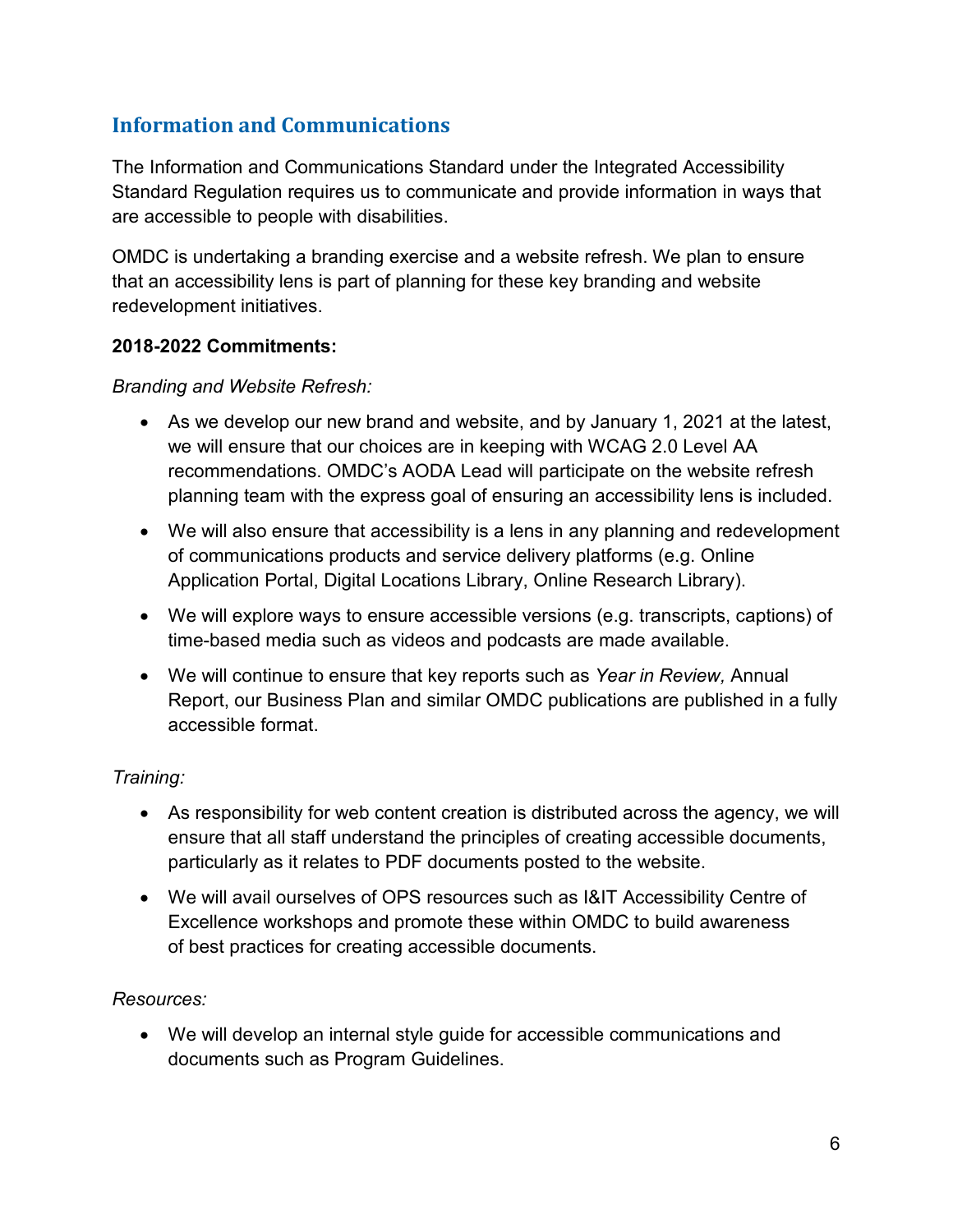• We will use automated and manual tools such as screen reader software, accessibility checkers, and staff time, to monitor our progress on the website on a semi-annual basis, and in the requirements gathering phase of planning our website refresh.

## **Employment**

The Employment Standard under the Integrated Accessibility Standard Regulation describes OMDC's responsibilities regarding accessibility requirements to follow in order to support inclusive recruitment and accommodation of employees with disabilities.

### **2018-2022 Commitments**

*Policies*

- OMDC will continue to follow OPS procedures with regard to hiring, recruitment (including alternate interview formats) and performance management. This will include any updates emerging from the planned Review of the OPS Policy on Preventing Barriers in Employment. Employees may identify their accommodation needs to their managers at any time and via the Performance Development and Learning Plan (PDLP) process.
- OMDC will use relevant data from the refreshed OPS employee survey (which includes questions on disability and accommodation) to improve processes.
- OMDC will actively promote our employment opportunities to diverse communities and people with disabilities.

### *Training*

- Managers will use the Performance Development and Learning Plan (PDLP) development process as a check-in point to confirm that new employees have received mandatory AODA training during their onboarding.
- We will place particular emphasis on the mental health lens over the next five years. We will begin with available OPS training resources but will also consider bringing in special presenters to increase staff and management awareness and knowledge on the topic of mental health.
- Managers will benefit from OPS plans to embed diversity and inclusion content, including disability awareness training, in leadership development programs.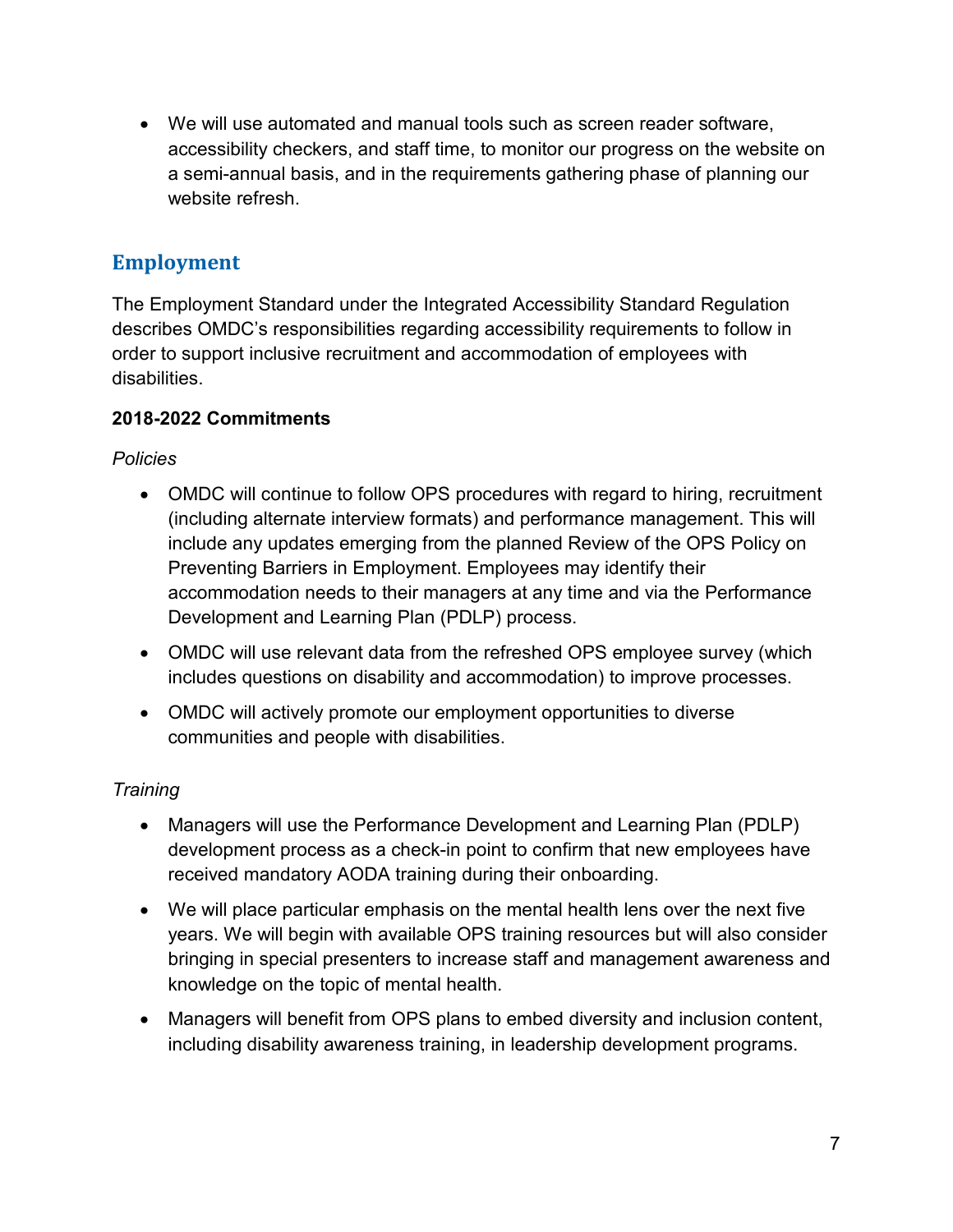### **Procurement**

Under the Integrated Accessibility Standard Regulation, OMDC must incorporate accessibility features when procuring or acquiring goods, services or facilities, except where not practicable to do so.

#### **2018-2022 Commitments**

- OMDC will continue to follow OPS procedures with regard to procurement and include relevant language regarding accessibility in requests for proposals and vendor contracts.
- OMDC will explore adopting any best practices emerging from OPS initiatives to increase government purchasing from social enterprises $2$  and encouraging contracting with vendors who employ underrepresented groups (e.g. OPS Procurement Directive Review; Social Enterprise Procurement Demonstration Projects).

### **Design of Public Spaces**

The Design of Public Spaces Standard under the Integrated Accessibility Standard Regulation requires OMDC to ensure that newly-constructed or significantly renovated public spaces such as waiting areas and service counters are accessible to people with disabilities.

#### **2018-2022 Commitments**

- OMDC will move ahead with its plan to create an accessible height reception counter and low rise shelving for printed materials. OMDC will consider accessibility in design features (e.g. signage, colour, materials selection, etc.).
- We will ensure that accessibility is considered in leases, lease renewals and relevant renovation projects.
- We will continue to host our events in accessible venues and continue to provide an accessibility offer within our event invitations.

<span id="page-7-0"></span> $\overline{\phantom{a}}$  $^{\rm 2}$  Social enterprises use business strategies to further social or environmental goals.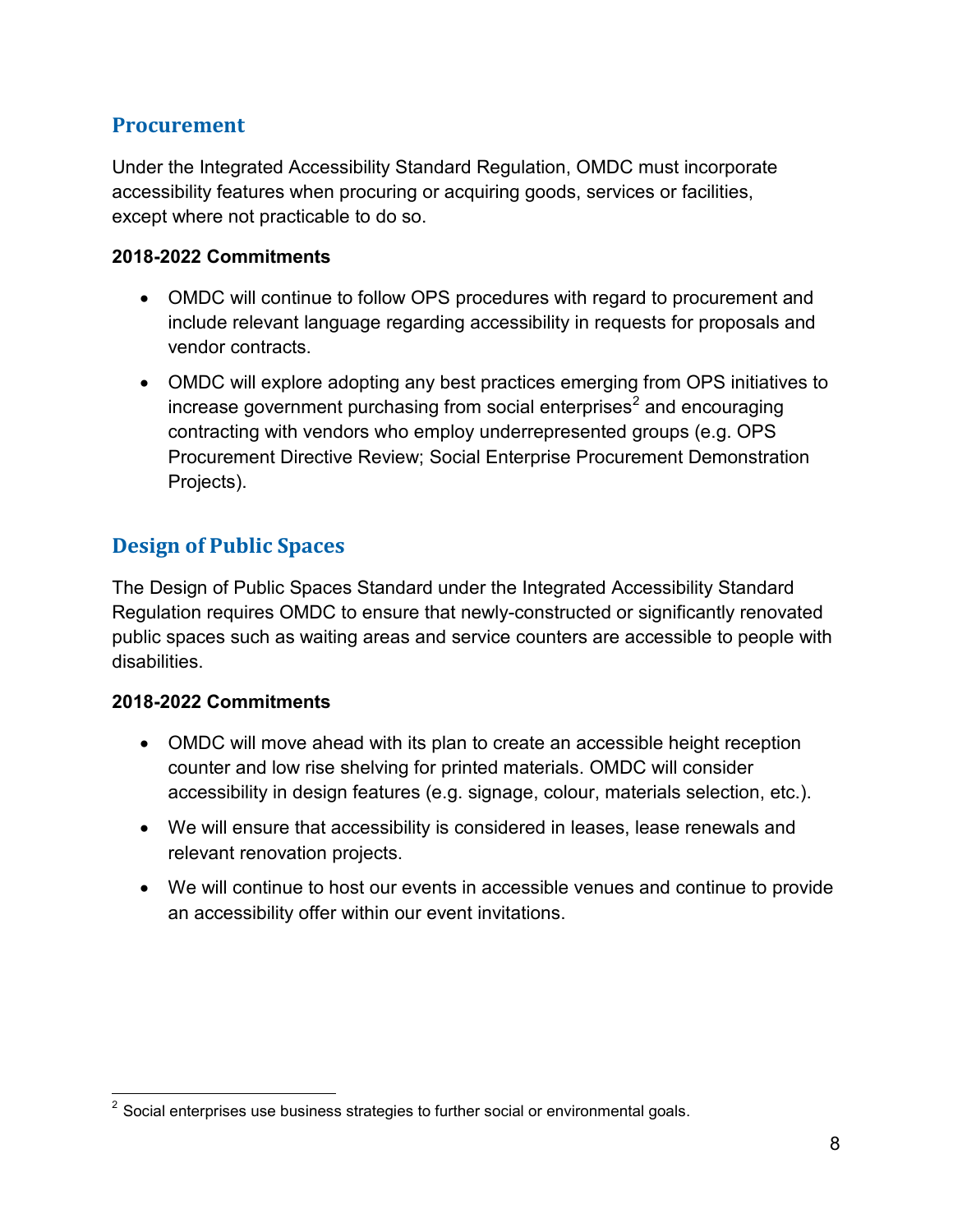## **Conclusion**

As we continue our efforts to prevent, identify and remove barriers to accessibility, we will ensure that we are accountable by doing the following:

- 1. **Annual Status Update on the Multi-Year Accessibility Plan (MYAP):** At the end of each calendar year, OMDC will prepare an update on how we have met the commitments set out in our MYAP. Our Annual Status Update will be available on our website, and will be provided in alternate formats on request.
- 2. **Feedback & Public Consultation:** We will monitor feedback we receive throughout the year related to accessibility and integrate this information into our Annual Status Update. We will also proactively consult with our stakeholders and members of the public who use our services around accessibility. If, through public consultation, feedback and our own accessibility planning processes, we feel that the Multi-Year Accessibility Plan needs revision, we will update it, complying with the requirements of Ontario's Accessibility regulations. Any revisions to the MYAP will be available on our website and in alternate formats upon request.
- 3. **Compliance Reports:** Biannual accessibility compliance reports will be submitted to the Accessibility Directorate of Ontario in 2019 and 2021.

## **For More Information and to Provide Feedback**

This Plan is available in alternate formats upon request.

We welcome your input to ensure that this Plan includes ways to reduce or eliminate barriers you are experiencing. Please let us know how this plan meets your needs and where we have fallen short.

Feedback may be provided in writing, by emailing us or calling us. Please direct questions and feedback about this policy, or requests for alternate formats of this policy to:

Director, Business Affairs and Research Ontario Media Development Corporation 175 Bloor Street East South Tower, Suite 501 Toronto, ON M4W 3R8

Phone (416) 314-6858 Fax (416) 314-6876 Email: reception@omdc.on.ca